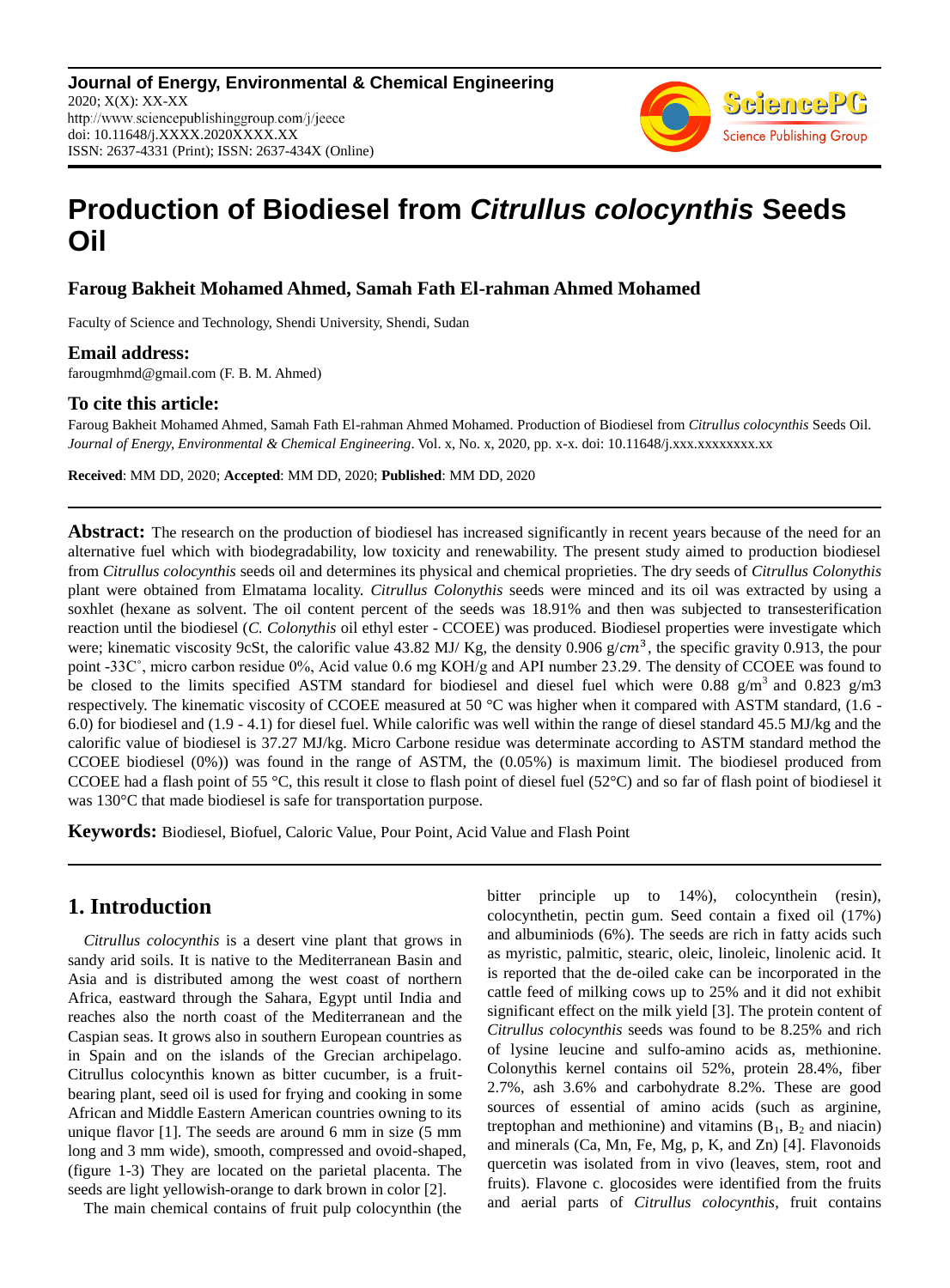isovitexine, iso-orintien and iso-orientien 3, methyl ether, while the aerials parts contains three c-p-hydroxy benzyl derivatives as, 8 c- p - hydroxy benzyl livsotexin 6-c-phydroxylivtixin and 8 c- p-hydroxy benzyl livsotexin 4- ogolocosides [5].



*Figure 1. Citrullus Colonythis fruit [6].*



*Figure 2 Citrullus Colonythis seeds (Researchers).*

Citrullus colocynthis known as bitter cucumber, is a fruitbearing plant, seed oil is used for frying and cooking in some African and Middle Eastern American countries owning to its unique flavor [1]. The desert Bedouin are said to make a type of bread from the ground seeds. There is some confusion between this species and the closely related watermelon, whose seeds may be used in much the same way. The seed flour is rich in micronutrients (vitamins and minerals), calcium and niacin and could therefore be used in food formulations especially in regions with low milk consumption like West Africa [7].

Colocynth has been widely used in folk medicine for centuries. More recent pharmacological studies showed that *Citrullus colocynthis* is used widely in different part of world for the treatment of a number of diseases such as intestinal disorder, constipation, hypertension, antidiabetic medication in many tropical and subtropical countries, as a remedy for sore throat and skin infection. The simply leaves of *Citrullus colocynthis* showed considerable antimicrobial, and antioxidant, regional pain-killer and anti-inflammatory action [8]. Aqueous and methanol extracts of colocynth showed high antimicrobial activity against *Escherichia coli, Staphylococcus aureus* and other bacteria. Extracts of fruits, leaves, roots and stems were also found to be potentially usable against many gram positive bacilli and fungi as *Aspergillus fumigatus*, *Aspergillus flavus* and Mucorsp [9]. In addition, some of these extracts were found to have an insulin tropic effect and therefore an anti-diabetic effect, which may make them relevant to the treatment of diabetes mellitus [10, 11].

Biodiesel is a liquid biofuel obtained by chemical processes from vegetable oils or animal fats and an alcohol that can be used in diesel engines, alone or blended with diesel oil. American Society for Testing and Materials (ASTM) defines biodiesel as a mixture of long-chain monoalkylic esters from fatty acids obtained from renewable resources [12]. Biofuels can be derived directly from plants, or indirectly from agricultural, commercial, domestic, and/or industrial wastes. Biodiesel is an alternative diesel fuel that is produced from vegetable oils and animal fats and it is used in diesel engines and heating systems [13].

Biodiesel is a mixture of fatty acid methyl esters (FAMEs) which is produced from renewable resources that can be either in a solid state (fats) or a liquid state (oils). The raw materials for biodiesel production are vegetable oils, animal fats and short chain alcohols. Besides its lower cost, another undeniable advantage of non-edible oils for biodiesel production lies in the fact that no foodstuffs are spent to produce fuel. These and other reasons have led to mediumand large-scale biodiesel production trials in several countries, using non-edible oils such as castor oil, cotton, jojoba and jatropha. Animal fats are also an interesting option, especially in countries with plenty of livestock resources, although it is necessary to carry out preliminary treatment since they are solid; furthermore, highly acidic grease from cattle, pork, poultry, and fish can be used. Microalgae appear to be a very important alternative for future biodiesel production due to their very high oil yield; however, it must be taken into account that only some species are useful for biofuel production [14]. However, fats and oils are often used interchangeably referring to the feedstock employed in biodiesel production. The raw materials used for production of biodiesel can be crude, refined or waste oil such as frying oils/fats [15].

Chemically, biodiesels are produced from the transesterification of triglycerides found in vegetables oils and fats [16], formed by a catalyzed reaction of the triglycerides in the oil or fat with a simple monohydric alcohol [13]. Transesterification is one of the classic organic reactions, the step wise reversible reactions of a triglyceride (fat/oil) with an alcohol to form esters and glycerol. Little excess of alcohol is used to shift the equilibrium towards the formation of esters [17]. Transesterification has been demonstrated as the simplest and most efficient route for biodiesel production in large quantities, against less eco friendly, costly and eventual low yield methods of pyrolysis and microemulsification. Therefore, transesterification has become popular and the production method of choice [18, 19]. The transesterification is the reaction between oil and fat, with a short chain alcohol (methanol, ethanol, and propanol) in the presence of suitable catalysts in the transesterification reaction [20]. Oils of high free fatty acids content can be converted into biodiesel via dual step transesterification process. In the first step, the oil is treated by an acid dissolved in methanol to reduce FFA content, whereas in the second step the preheated oil is transesterified with methanol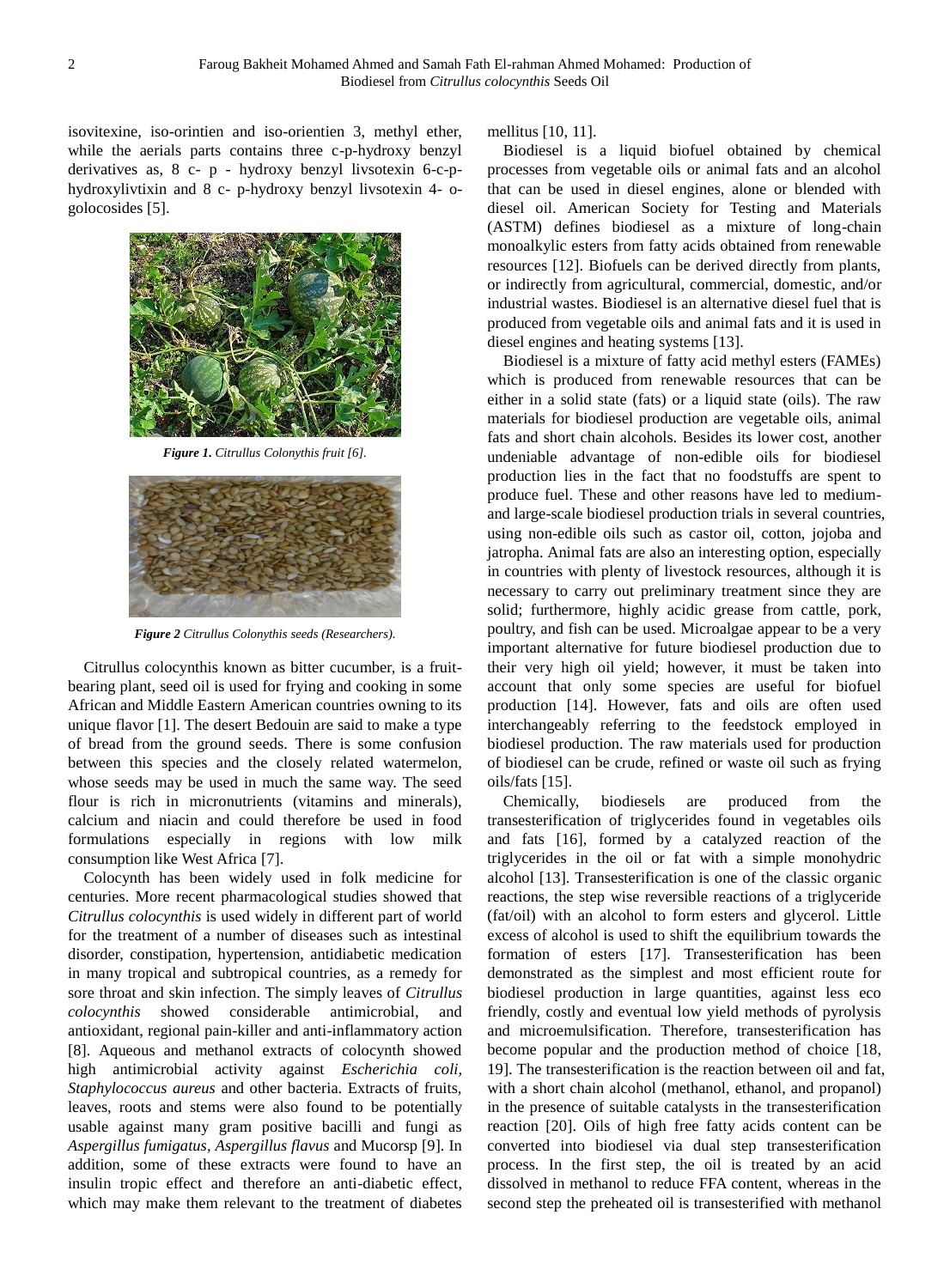in the presence of base catalyst to form ester and glycerol [21].

The [22] US Department of Energy 2004 indicates that a perfect biodiesel should only comprise mono-unsaturated fatty acids. For instance, the pour point and cloud point temperatures, cetane number and the iodine index depend on the number of unsaturation and the length of the fatty acid chains. A higher content of double-covalent bonds gives a lower solidification point and a higher iodine index [23]. Alcohols that can be used in biodiesel production are those with short chains, including methanol, ethanol, butanol, and amylic alcohol. The most widely used alcohols are methanol (CH<sub>3</sub>OH) and ethanol (C<sub>2</sub>H<sub>5</sub>OH) because of their low cost and properties. Methanol is often preferred to ethanol in spite of its high toxicity because its use in biodiesel production requires simpler technology; excess alcohol may be recovered at a low cost and higher reaction speeds are reached. The alcohol-to-oil volume ratio, R (ratio), is another key variable of the transesterification process. 1 mol of oil to react requires 3 mol of alcohol, to obtain 3 molecules of fatty acids methyl esters (FAME) and 1 mol of glycerin. However, since the reaction is reversible, excess alcohol as a reactant will shift the equilibrium to the right side of the equation, increasing the amount of products. Although a high alcoholto-oil ratio does not alter the properties of FAME, it will make the separation of biodiesel from glycerin more difficult, since it will increase the solubility of the former in the latter [14].



*Figure 3. Equation of esterification reaction.*

In summary the efficiency of the reaction diminishes with the increase of the acidity of the oil; basic transesterification is viable if the content of free fatty acids (FFAs) is less than 2%. In the case of highly acidic raw materials an acid transesterification is necessary as a preliminary stage, to reduce the level of FFAs to the above-mentioned value [24]. Besides having low humidity and acid content, it is important that the oil presents a low level of non saponification substances. If the latter were to be present in significant amounts and soluble in biodiesel, it would reduce the level of esters in the product, making it difficult to comply with the minimum ester content required by the standards [25]. The AOCS standards list the required properties of oils. Anyway, the properties required by the oils are finally determined by the biodiesel industry in each country [26].

The separation of reaction products takes place by decantation: the mixture of fatty acids methyl esters (FAME) separates from glycerin forming two phases, since they have different densities; the two phases begin to form immediately after the stirring of the mixture is stopped. Due to their different chemical affinities, most of the catalyst and excess

alcohol will concentrate in the lower phase (glycerin), while most of the mono-, di-, and triglycerides will concentrate in the upper phase (FAME). The mixture of fatty acids methyl esters (FAME) obtained from the transesterification reaction must be purified in order to comply with established quality standards for biodiesel. Therefore, FAME must be washed, neutralized and dried. Successive washing steps with water remove the remains of methanol, catalyst and glycerin, since these contaminants are water-soluble. Care must be taken to avoid the formation of emulsions during the washing steps, since they would reduce the efficiency of the process. The first washing step is carried out with acidified water, to neutralize the mixture of esters. Then, two additional washing steps are made with water only. Finally the traces of water must be eliminated by a drying step. After drying, the purified product is ready for characterization as biodiesel according to international standards [14].

Objective of the study

The present study aim to produce the biodiesel from *citrullus colocynthis* oil by transesterification reaction, detect the physiochemical properties of produced biodiesel and compare them with standard values of biodiesel.

# **2. Materials and Methods**

#### *2.1. Sample*

Citrullus Colonythis seeds oil

#### *2.2. Reagents and Solutions*

Sulfuric acid, potassium iodide, sodium thiosulfate, glacial acetic acid, ethanol, sodium hydroxide, phenolphthalein solution, potassium thiosulphate, iodine trichloride, tetrachloride, starch, potassium hydroxide, normal saline, diethyl ether, hydrochloric acid, methanol, normal hexane and acetone.

## *2.3. Equipments*

Conical flask, burette, magnetic stirrer, beaker, pipette, separation funnel, Bottles, sylender, metal dishes and air condenser.

#### *2.4. Apparatus*

Gas chromatography mass spectroscopy, refractometer, Livobond tintometer, viscometer, soxhlite, heater, pour and cloud point instrument, density meter, Pensky-Martens Closed Cup Apparatus (automated), Colorimeter and MCR instrument.

## *2.5. Methods*

#### *2.5.1. Preparation of the Sample*

The seeds were isolated from *Citrullus colocynthis* fruits and then it was dried in shade, 1500g from *Citrullus colocynthis* seeds were weighted and crushed by moulinex grinder into powder.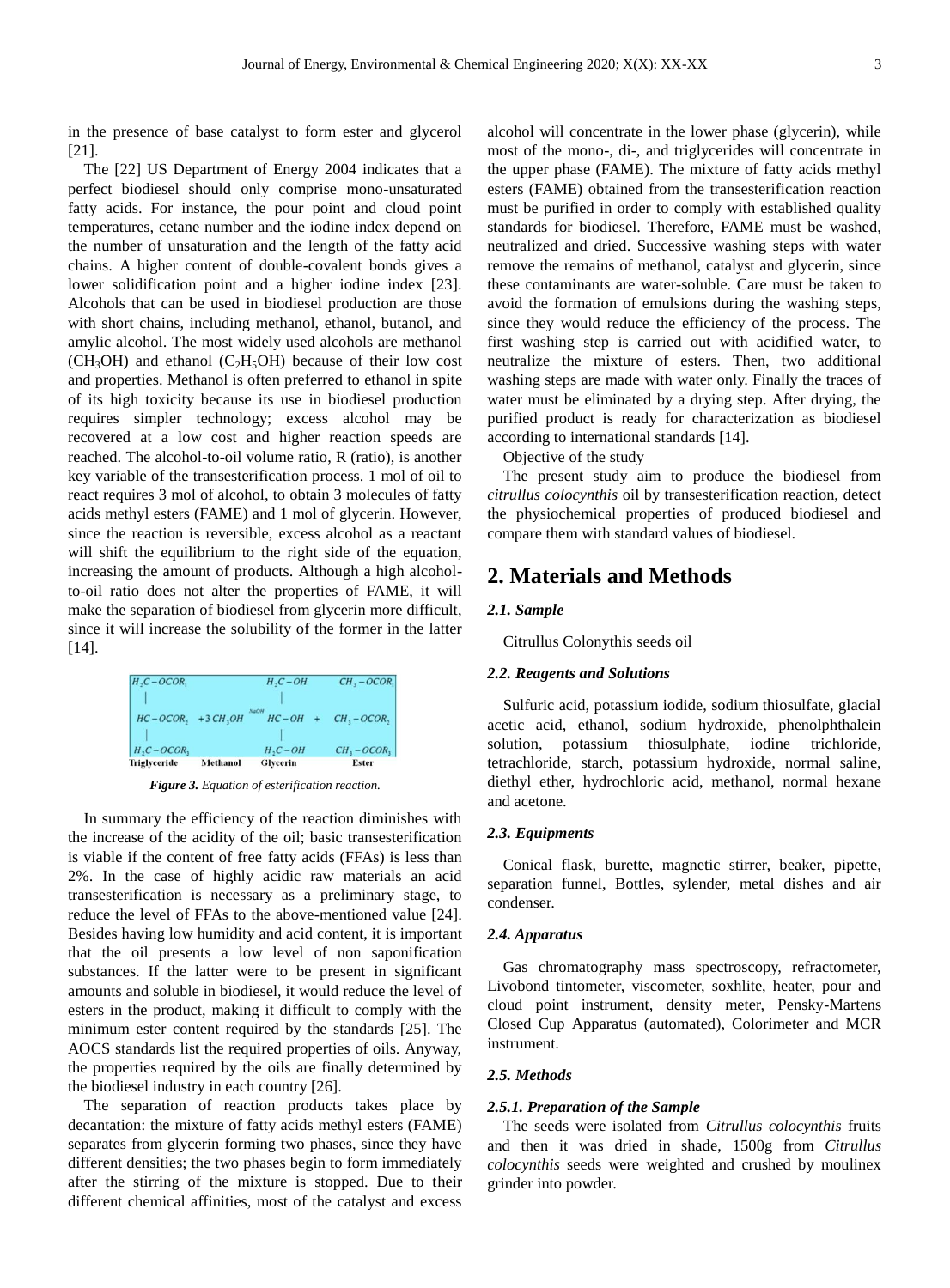## *2.5.2. Extraction of the Oil*

1500g of the crushed seeds were placed in a soxhlet apparatus using 500 mL of hexane, heated at 40˚C for to 5 hours. Then mixture was evaporated, the solvent was condensed and returned to the sample tube, and with repeated evaporation and condensation the oil was extracted, at the end of extraction hexane was removed by air at room temperature, and the oil was collected and yield percent was calculated as follows:

 $Yield\% = \frac{\text{weight of on}}{\text{weight of seeds}} \times 100$ 

#### *2.5.3. Biodiesel Production*

The oil was filtered to remove suspended particles, and then 100ml of oil poured in bottle with cover heated in heater with magnetic stirrer in 135c° to remove water for 15 minutes. In 50ml beaker a solution of sodium ethoxide was prepared using 0.7g of sodium hydroxide pellet with the molar ratio 1: 6 ethanol (20ml). The solution was stirred until the sodium hydroxide pellet was completely dissolved (the mixture was called sodium ethoxide solution). The solution was then heated low to 60 c° and slowly poured into preheated oil. The mixture was stirred (650rpm) vigorously for 60min, then the mixture was allowed to settle for 24 hours in a separating funnel thereafter, upper layer biodiesel was decanted into a separate beaker while the lower layer which comprised glycerol and soap was collected from the bottom of separating funnel. Was washed to remove any excess glycerol and soap from the biodiesel with hot acidic water, and then allowed it to remain in separating funnel until clear water was seen below the biodiesel in the separating funnel. The washed biodiesel sample was dried by placing it on a hot plate to remove excess water.

#### *2.5.4. Methods of Standard Tests for Biodiesel*

#### i. Flash Point

A brass test cup of specified dimensions was filled to the inside mark with test specimen and fitted with a cover of specified dimensions then was heated and the specimen stirred at specified rates. The temperature of the test cup and test specimen was being 18°C below the expected flash. The heat was applied at such a rate that the temperature, as indicated by the temperature measuring device, increases 5 to 6 °C/min. The test flame was lighted, and adjust it to a diameter of 3.2 to 4.8 mm directed into the test cup at regular intervals with simultaneous interruption of the stirring, until a flash was detected. The observed flash point was recorded on the temperature measuring device at the time ignition source application causes a distinct flash in the interior of the test [27].

#### ii. The color

The sample container was filled to a depth of at least 50 mm with distilled in the compartments of the colorimeter through which the standard glasses were observed. Then the sample placed in its container in the other compartment and the containers was covered to exclude all exterior light. The light source switched on and the color of the sample compared with that of the standard glasses [27].

#### iii. The density

A small amount (0.7mL) of sample was introduced into the clean, dry sample tube of the instrument using a suitable syringe. The external TFE-fluorocarbon capillary tube was plugged into the lower entry port of the sample tube while the other end of the capillary immersed in the sample and applied suction to the upper entry port using a syringe until the sample tube was properly filled. The illumination light was turned on and examined the sample tube carefully. Surely there was no bubbles are trapped in the tube, and that it was filled to just beyond the suspension point on the righthand side and the sample became homogeneous. Then the illumination light was turned off immediately after sample introduction, because the heat generated can affect the measurement temperature, after that the density was read to four significant figures [28].

iv. Pour Point

The test sample was poured into the test jar to the level mark, immediately the test jar closed with the cork carrying the high cloud and poured thermometer, Adjust the position of the cork was adjusted and thermometer so the cork fitted tightly, the thermometer and the jar were coaxial, and the thermometer bulb was immersed to a depth that places the beginning of the capillary 3 mm below the surface of the test specimen. The test jar was kept with the test specimen at room temperature (between 18 and 24°C) for least 24 h. As soon as the test specimen was reached the required temperature, the cork carrying the thermometer was removed and stir the test specimen was stirred gently with a spatula. The cork carrying the thermometer was putted back in place. The disk placed in the bottom of the jacket and the disk and jacket were placed in the cooling medium a minimum of 10 min before the test jar was inserted. The test jar was removed from the water bath and dried with a tissue. The gasket was placed around the test jar, 25 mm from the bottom and the test jar was inserted into the jacket of the first bath maintained at 21°C then observations for pour point was commenced [29].

#### v. Carbone Residue

Determine the mass of each clean sample vial being used in the sample analysis, and record the mass to nearest 0.1mg, was take representative sample of the stock. Stir the sample to be tested. Samples that were homogeneous liquids could be transferred directly to vials using a rod, syringe, or eyedropper, transfer an appropriate mass of the sample into a tarred sample vial, reweigh to nearest 0.1 mg, and record. The loaded sample vials was placed into vial holder, noting position of each sample with respect to index mark processing of samples, with the oven at less than 100°C, the vial holder placed into the oven chamber and secure lid, then was purged with nitrogen for at least 10 min at 600 ml/min. The purge was decreased to 150mL/min and the oven heated slowly to 500°C at 10°–15°C/min, the oven held at  $500 \pm 2^{\circ}$ C for 15 min. Then furnace power was shut off and allowed oven to cool freely while under nitrogen purge of 600 ml/min. When oven temperature is less than 250°C, the vial holder was removed for further cooling in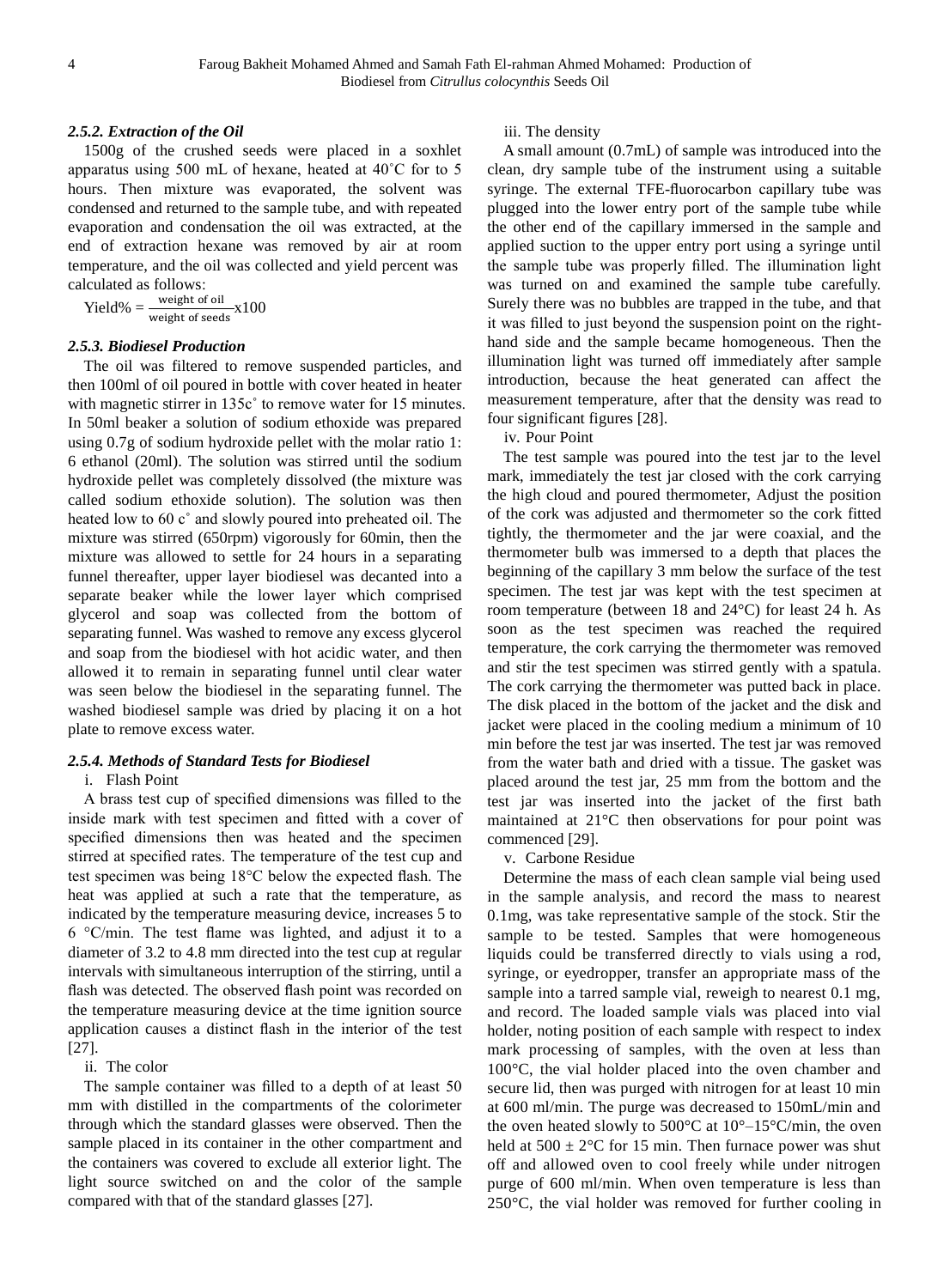desiccators. After the samples were removed from the oven, the nitrogen purge was shut off. The oven opened only after oven temperature falls below 250°C during the cooling step. Maintain nitrogen was flown until after the vial holder had been removed from the oven. Sample vials were transferred (maintained in place in the vial holder) to desiccators and allowed the vials to cool at room temperature. The cooled vials were weighed to the nearest 0.1 mg and record [29].

vi. The Viscosity

The viscometer bath was adjusted and maintained at the required test temperature within the 15-100C˚ taking account of the conditions and of the corrections supplied on the certificates of calibration for the thermometers. Thermometers was held in an upright position under the same conditions of immersion as when calibrated, In order to obtain the most reliable temperature measurement, it was recommended that two thermometers with valid calibration certificates be used, They viewed with a lens assembly giving approximately five times magnification and was arranged to eliminate parallax errors, Select a clean, dry, calibrated viscometer having a range covering the estimated kinematic, the flow time was less than 200s, When the test temperature was below the dew point, fill the viscometer in the normal manner. To ensure that moisture did not condense or freeze on the walls of the capillary, draw the test portion into the working capillary and timing bulb, place rubber stoppers into the tubes to hold the test portion in placed, and inserted the viscometer into the bath. After insertion, allowed to the viscometer reach to bath temperature, and then removed the stoppers. When performing manual viscosity determinations did not use those viscometers which cannot be removed from the constant temperature bath for charging the sample portion. The use of loosely packed drying tubes affixed to the open ends of the viscometer is permitted, but not required [30].

# **3. Results and Discussion**

#### *3.1. Percent of Citrullus Colocynthis Seeds Oil Extract*

The *C. Colonythis* oil was extracted by using soxhlet apparatus through solvent extraction process (hexane). Percentage of oil yield was 18.915%, it so close and somewhat close to some international studies results and relatively different from others. These differences in the extract percentages could be attributed to using different condition of extraction such as soil, weather, water bath instead of directing heating and a longer period of time about 7 hours.

# *3.2. GC-MS result of C. Colonythis Oil Ethyl Ester (CCOEE)*

GC-MS analysis of Citrullus colocynthis oil ethyl ester (biodiesel) showed 20 compounds, illustrated in Table 1.

| No | <b>Name</b>                                                 | <b>Ret. Time</b> | Area     | Area% |
|----|-------------------------------------------------------------|------------------|----------|-------|
|    | Hexadecanoic acid, methyl ester                             | 15.298           | 800917   | 1.39  |
|    | Hexadecanoic acid, ethyl ester                              | 15.957           | 2297573  | 4.00  |
|    | 9, 12-Octadecadienoic acid (Z, Z)-, methyl ester            | 16.945           | 1040495  | 1.81  |
|    | 9-Octadecenoic acid (Z)-, methyl ester                      | 16.990           | 621088   | 1.08  |
|    | Methyl stearate                                             | 17.209           | 651528   | 1.13  |
|    | Linoleic acid ethyl ester                                   | 17.551           | 9656002  | 16.79 |
|    | <b>Ethyl Oleate</b>                                         | 17.590           | 2219349  | 3.86  |
|    | Octadecanoic acid, ethyl ester                              | 17.807           | 2022783  | 3.52  |
|    | Octadecanoic acid, 2-hydroxy-1, 3-propanediyl ester         | 18.744           | 1204736  | 2.10  |
|    | 9, 12-Octadecadienoic acid (Z, Z)-                          | 19.127           | 203776   | 0.35  |
|    | Eicosanoic acid, ethyl ester                                | 19.509           | 69241    | 0.12  |
|    | Trilinolein                                                 | 19.817           | 1352118  | 2.35  |
|    | 12-Methyl-E, E-2, 13-octadecadien-1-ol                      | 19.901           | 196759   | 0.34  |
|    | 9-Octadecenoic acid, 1, 2, 3-propanetriyl ester, (E, E, E)- | 20.032           | 488253   | 0.85  |
|    | 9, 12-Octadecadienoic acid, methyl ester, (E, E)-           | 20.206           | 12975094 | 22.56 |
|    | Glycidol stearate                                           | 20.408           | 1314627  | 2.29  |
|    | Cyclopropane, 1, 1-dichloro-2, 2, 3, 3-tetramethyl-         | 21.568           | 14549166 | 25.31 |
|    | Glycine, N-butoxycarbonyl-, isohexyl ester                  | 21.746           | 1535268  | 2.67  |
|    | 9, 12-Octadecadienoic acid (Z, Z)-, 2-hydroxy-1-ethyl ester | 22.489           | 2796769  | 4.86  |
|    | Squalene                                                    | 22.817           | 1507312  | 2.62  |

*Table 1. Chemical compounds of Citrullus colocynthis biodiesel*。

# *3.3. Fuel Properties of C. Colonythis Oil Ethyl Ester (CCOEE)*

The fuel properties of the CCOEE were determined and compared with diesel and biodiesel of ASTM standard, represented in the following table.

| <b>Propriety</b>          | <b>Diesel</b> | <b>Biodiesel</b> | <b>CCOEE</b> |
|---------------------------|---------------|------------------|--------------|
| Density $(g/m3)$          | 0.832         | 0.88             | 0.906        |
| Kinmatic viscosity (cSt)  | $1.9 - 4.1$   | $1.9-6$          | 9            |
| Calorfic value $(Mi/Kg)$  | 45.5          | 37.27            | 43.82        |
| Micro carbon residue (%)  |               | 0.05             | 0%           |
| Flash point $(^{\circ}C)$ | 52            | 130              | 55           |
| Pour point $(^{\circ}C)$  | -             | Reported         | $-33$        |
| API                       | $22.3 - 31.1$ |                  | 23.29        |
| Specific gravity          | $0.82 - 0.88$ | 0.88-0.90        | 0.913        |

*Table 2. The comparison of physiochemical of biodiesel.*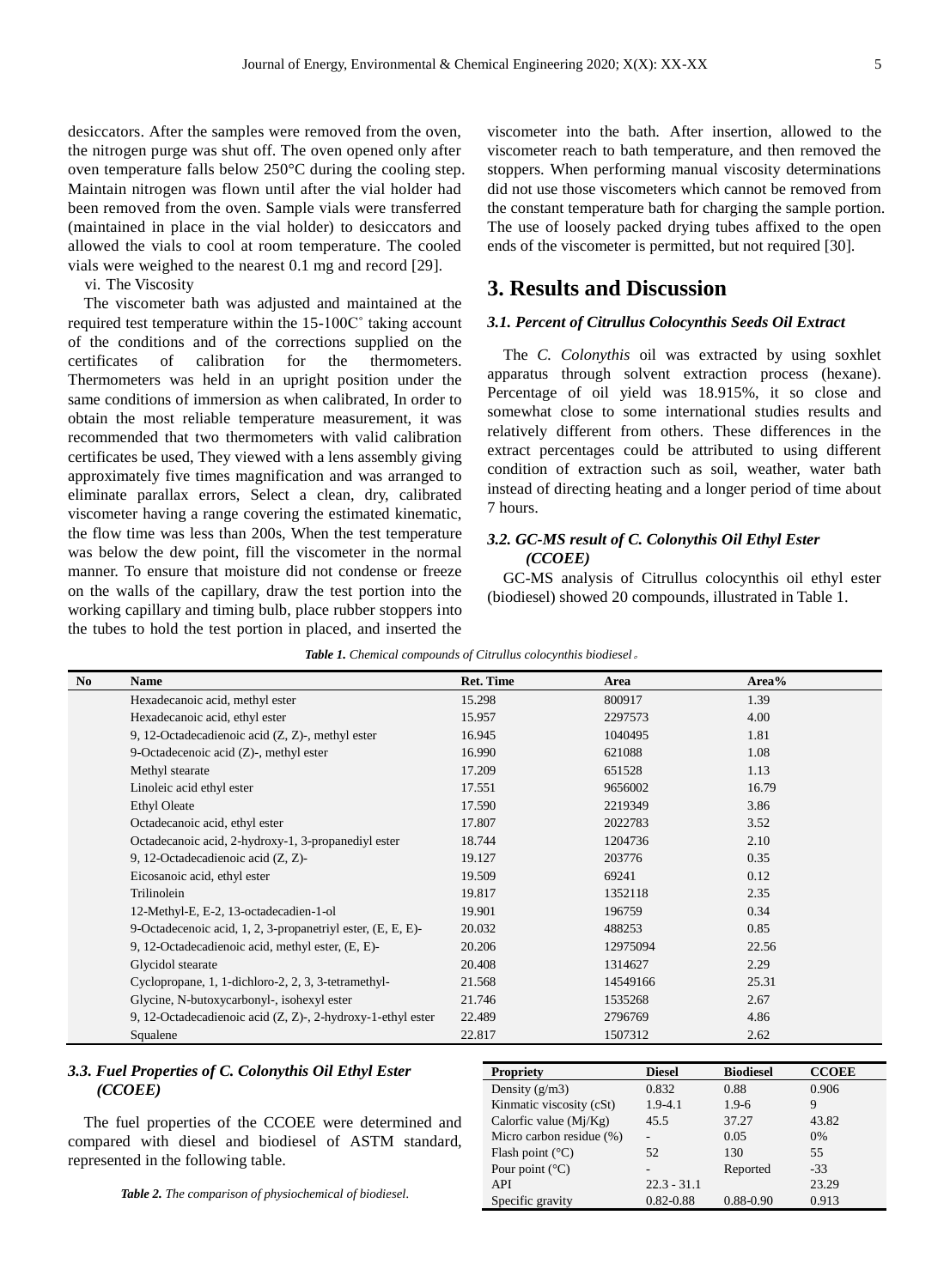| <b>Propriety</b> | <b>Diesel</b> | <b>Biodiesel</b> | <b>CCOEE</b> |
|------------------|---------------|------------------|--------------|
| Acid value       | -             | 0.5              | 0.6          |
| Color            | -             | Reported         | 2.0          |

The density of CCOEE was 0.906  $g/m<sup>3</sup>$  this result close to the limits of ASTM standard which it was 0.88  $g/m<sup>3</sup>$  for biodiesel and 0.823 g/m3 for diesel fuel. The kinematic viscosity of CCOEE measured at 50°C was 9.214.83 cSt, it higher than that of ASTM standard (1.6 - 6.0) and diesel fuel (1.9 - 4.1). As shown in the above table, calorific value of our study was 43.82 MJ/kg, which fall between biodiesel and diesel values (37.27 & 45.5Mj/kg) respectively. Micro Carbone residue was (0%) it agreement with standard of ASTM (0.05% as maximum limit). The flash point of the present study biodiesel (55°C) was light higher than diesel fuel (52°C), while it was very low than that of biodiesel (130°C) which made biodiesel is safer for transportation purpose than others. The acid value of *Citrullus colonythis* oil biodiesel produced from this work was 0.6mg of KOH/g and it very close to the biodiesel value (0.5 mg of KOH/g). The API were 23.29 and it fall in the range of both standards (22.3 - 31.1°). The specific gravity in this study was (0.913), it somewhat agreement with upper limit of biodiesel rather than diesel standard which their ranges were 0.88 – 0.90 and  $0.82 - 0.88$  respectively.

## *3.4. The Lighting Experiment*

*C. colonythis* biodiesel were subjected to simple practical test by compared its combustion and lighting with that from kerosene. The test was done at one time and under the same circumstances, then the following results were observed:

- 1. The ignition speed of kerosene was higher than that produced from *C. colonythis* biodiesel, which make biodiesel is better in hot weather and more save for transportation.
- 2. The percent of  $CO<sub>2</sub>$  emission is higher in kerosene than that of study biodiesel and this indicate to that the biodiesel is eco friendly more than kerosene.
- 3. The lighting of *C. colonythis* biodiesel is more clear and pure than kerosene.
- 4. Ignition period of the biodiesel is longer than kerosene.



*Figure 4. Lighting when using kerosene.*



*Figure 5. Lighting when using produced biodiesel.*

## **4. Conclusion**

Biodiesel is a mixture of fatty acid alkyl esters; the scientific name of biodiesel *C. colonythis* is *C. Colonythis* oil ethyl ester (CCOEE) which was obtained through transesterification reaction of *C. colonythis* oil with alcohol. Biodiesel fuel properties and qualities of CCOEE confirmed with ASTM standard ASTM D6751 standards. The produced biodiesel has physical and chemical properties similar to that of international standard of diesel and biodiesel. The comparison of *C. colonythis* biodiesel with kerosene was reflected it had best properties for using as fuel.

# **References**

- [1] Milovanovic M. and Jovanović P. K., (2005). Characteristics and composition of melon seed oil, *Journal of Agricultural Science*; 50, 41–49.
- [2] Nadkarni KM. (2007). Indian material medical,  $3<sup>rd</sup>Edn$ , Bombay Popular Prakashan, Bombay;: 335-337.
- [3] Khatari L. M., Naser M. K., Saleem R. and Valhari M. U. (1993). Charachterstics and chemical composition of *Citrullus colocynthis,* Pac. *J. sci. Res*, 36: 384-384.
- [4] Simmons J. G., Akobunu E. N. and Cherry J. P. (1982). Chemical, functional and nutritional properties of Egusi (*Colocynthis citrullus* L.) seed protein products, *J. Food Sci*. 47: 829-835.
- [5] Matooq G. T., El-sharkawy S. H., Afifi M. S and Rosazza J. P. N (1997). *c-p*-hydroxy benzoyl glycol flavones from *Citrullus Colocynthis.* Phytochemistrey; 44: 187-190.
- [6] Zell. H. (2012). Elena Davert, seeds,: Egusi the miracle melon. Nourishing the planet project. Accessed Jan 28, 2012. http://blogs.worldwatch.org /nourishing the planet / seeds.seeds.seeds-egusi the miracle melon.
- [7] Gurudeeban S., (2007). Chemical composition and charachterization of volatile compounds from – *Citrullus colocynthis* schard. SPW, central food technological research institute (CSIR) Mysore, p: 16.
- [8] Riaz H., Chatha S. A. S., Hussain1 A. I., Bukhari1 S. A., Hussain S. M. and Zafar1 K. (2015). Physico-chemical characterization of bitter apple (*Citrullus colosynthis*) seed oil and seed residue. *International Journal of Biosciences*; 6 (1): 283-292.